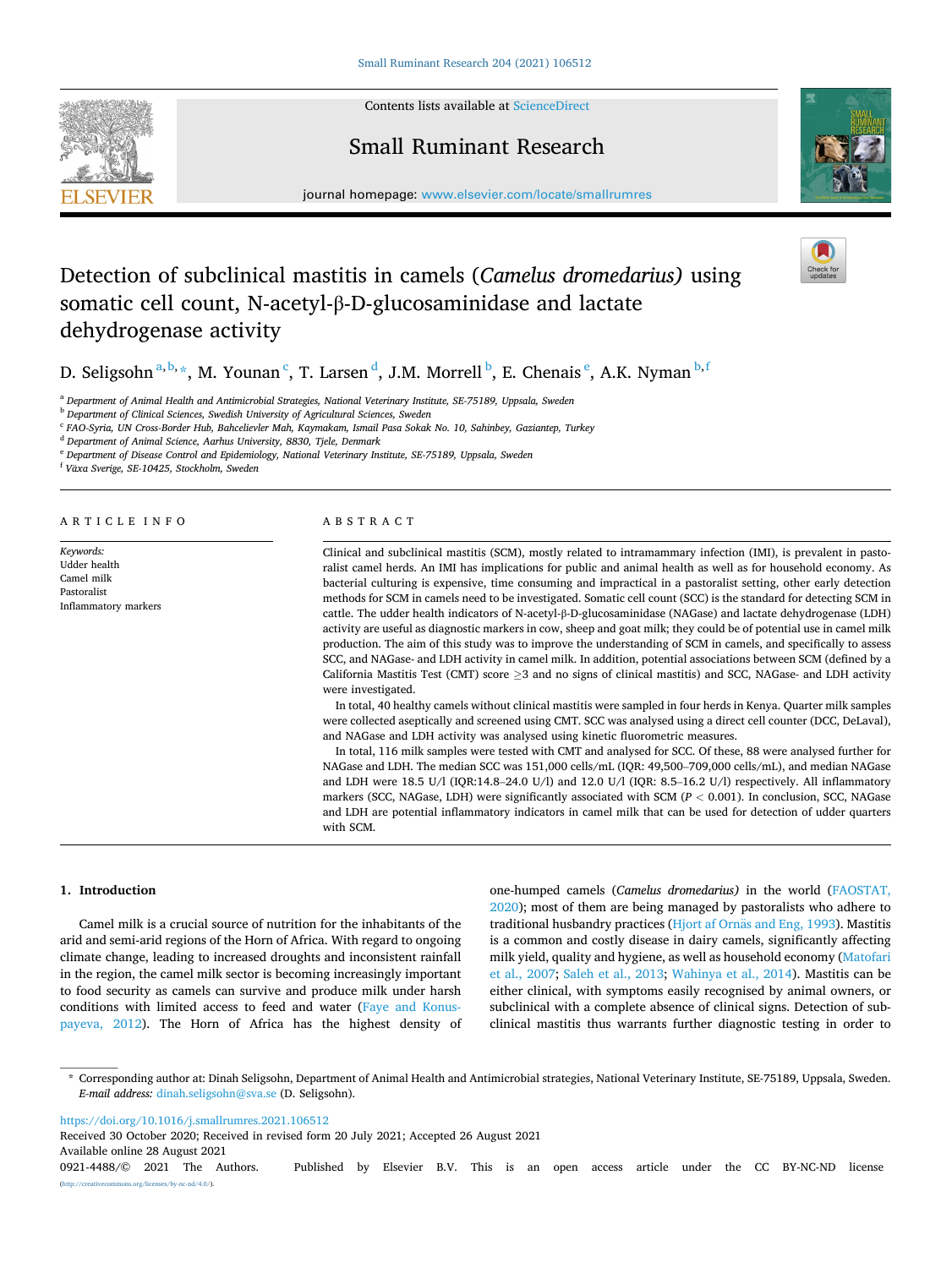identify affected camels and to prevent the disease from spreading within the herd. Mastitis is usually the consequence of an intramammary bacterial infection (IMI), and causes pathological changes in the mammary epithelium resulting in alterations to milk composition. These changes include an increase in the somatic cell content and leakage of cellular enzymes from damaged epithelial cells [\(Sandholm, 2008\)](#page-5-0). As bacterial culturing is expensive, time-consuming, and most importantly, practically impossible to perform in pastoral settings, other indirect methods to determine the presence of IMI should be investigated.

Somatic cell count (SCC) is the standard method for detecting subclinical mastitis in cows. In camel milk, SCC has been investigated at quarter level [\(Abdurahman et al., 1995;](#page-4-0) [Guliye et al., 2002](#page-5-0); [Saleh and](#page-5-0)  [Faye, 2011](#page-5-0)) with inconclusive results. In Europe, the legal hygienic standard for bovine milk is SCC of *<*400,000 cells/mL ([EU, 2004\)](#page-4-0) in bulk tank milk, and the threshold value for a healthy udder is estimated to be around 200,000 cells/mL ([Schepers et al., 1997](#page-5-0)). Similar efforts to develop threshold levels have been made for goat ([Contreras et al.,](#page-4-0)  [1996;](#page-4-0) [Persson and Olofsson, 2011](#page-5-0)), sheep (González-Rodríguez et al., [1995\)](#page-4-0) and buffalo milk ([Moroni et al., 2006\)](#page-5-0). For camel milk, however, there is a knowledge gap regarding SCC in healthy quarters and in quarters with subclinical mastitis (SCM). As SCC directly enumerates the number of somatic cells in milk, this method offers a more precise determination of the udder health status compared with California Mastitis Test (CMT), which is an indirect subjective assessment of somatic cells, commonly used in all dairy species. For camels, the sensitivity and specificity for correctly identifying quarters with IMI when using a CMT score of 3 [Scandinavian scale 1–5; [\(Klastrup and Madsen,](#page-5-0)  [1974\)](#page-5-0)] as a cut-off point has been shown to be 68.0–95.4 % and 30.4–92.0 % respectively ([Abdurahman et al., 1995](#page-4-0); [Younan et al.,](#page-5-0)  [2001;](#page-5-0) [Seligsohn et al., 2020\)](#page-5-0). A comparison of paired opposite CMT-negative and CMT-positive udder quarters indicates that a high CMT score is associated with a decrease in camel milk yield of up to 44.7 % [\(Tinggren, 2019\)](#page-5-0). Other potential indicators of mastitis, such as the inflammatory enzymes N-acetyl-β-D-glucosaminidase (NAGase) and lactate dehydrogenase (LDH), have been suggested for mastitis detection. The NAGase activity in camel milk was first determined by [Abdurahman \(1995\),](#page-4-0) who found it to be a reliable indicator of mastitis. However, the usefulness of NAGase was challenged in later studies ([Chaffer et al., 2000;](#page-4-0) [Guliye et al., 2002](#page-5-0)). In goat and sheep milk, NAGase activity increases when infection is present ([Leitner et al.,](#page-5-0)  [2004a;](#page-5-0) [Maisi, 1990\)](#page-5-0), and for bovine milk NAGase can be used as an indirect measure to identify quarters positive for intramammary infections (IMI) [\(Hovinen et al., 2016;](#page-5-0) [Nyman et al., 2016](#page-5-0)). Similar relationships were explored for LDH in cow milk [\(Larsen, 2005](#page-5-0); [Nyman](#page-5-0)  [et al., 2016\)](#page-5-0) as well as goat and sheep milk ([Katsoulos et al., 2010\)](#page-5-0). To the best of the authors' knowledge, LDH activity has not previously been studied in camel milk.

The aims of this study were, therefore, (1) to measure SCC and NAGase and LDH activity in milk from traditionally managed camels in Kenya and (2) to study the association between SCC, NAGase and LDH and SCM, measured as a CMT score of  $\geq$ 3, in order to assess their potential use as biomarkers for detection of SCM.

#### **2. Materials and methods**

#### *2.1. Study area*

The study was conducted in Laikipia County, Kenya. Laikipia is classified as semi-arid, with an average annual rainfall of 639 mm and great biodiversity [\(Georgiadis et al., 2007](#page-4-0)). The total camel population is 2,300 and this number is steadily growing due to the increasing fre-quency of drought ([Musinga et al., 2008](#page-5-0)). Sampling took place during the dry season in January - February 2018.

#### *2.2. Sampling*

Four camel herds (A–D) were selected by applying a convenience sampling strategy with the inclusion criteria that the herds were kept extensively and were being milked. Geographical accessibility and cooperation of the owners were additional important factors in the choice of herds. Management data and sample sizes are presented in Table 1. Sampling was conducted in two ranch herds, i.e. stationary herds belonging to private land owners with employed workers tending to their animals, and in two commercial pastoralist herds, defined as traditional mobile herds producing milk predominantly for sale to urban consumers. The final sample size was based on financial constraints and time limitations. In each herd all lactating camels were selected for sampling if they were clinically healthy with no signs of swelling, redness or lesions on the udder, and producing apparently normal milk on visual inspection. Herds were visited once for collection of milk samples.

#### *2.3. Sample collection and analysis*

Sampling was carried out during the morning milking. Milk let-down was stimulated by the suckling calf. The CMT was used to assess subclinical mastitis at udder quarter level [\(Schalm and Noorlander, 1957\)](#page-5-0) and CMT scoring was carried out by the same observer in all herds. After the first streaks of milk were discarded, approximately 3− 4 mL of milk was directed into the CMT paddle and mixed with an equal amount of CMT fluid. Grading of the viscosity of the solution was done according to the Scandinavian scoring system (1–5), where a score of 1 represents a completely liquid state and a score of 5 represents the highest viscosity with a distinct peak formation of the gel. Subclinical mastitis was defined as a test score of  $\geq$ 3 and the absence of clinical signs of mastitis. For herd D, the CMT was not performed immediately; instead, milk was collected in 10 mL plastic vials and placed in a cooler. The milk samples were then transported back to the research facility where CMT was performed by the same investigator as for herd A–C, approximately 2 h after collection according to the guidelines of the National Mastitis Council [\(Adkins et al., 2017\)](#page-4-0). Delaying the CMT procedure have no significant impact on CMT scores ([Tucker and Paape, 1966; Malinowski](#page-5-0)  [et al., 2008\)](#page-5-0). In camels with no positive CMT reaction (CMT 1) in any of the udder quarters, milk samples were collected from all quarters. For camels with a CMT score  $\geq$  2 in one quarter, a milk sample was collected from the CMT-positive quarter and from the paired opposite CMT-negative quarter. In herd A, all CMT-positive quarters had matching opposite CMT-negative quarters. In herds B, C and D, not all CMT-positive quarters had a matching opposite CMT negative quarter, however, only CMT-positive quarters with a matching opposite CMT-negative quarter were included in the analysis.

Milk samples were collected at udder quarter level in plastic test tubes with colourless bronopol added as preservative for subsequent cell

#### **Table 1**

Demographic data for four camel herds visited for collection of milk samples in Laikipia county, Kenya, during the dry season in January-February 2018.

| Herd<br>ID | Management<br>System       | Milking<br>herd size <sup>1</sup> | Number of<br>sampled<br>camels | Milking<br>frequency | Watering<br>frequency |
|------------|----------------------------|-----------------------------------|--------------------------------|----------------------|-----------------------|
| A          | Ranch                      | 25                                | 7                              | Once a day           | Every<br>second day   |
| B          | Commercial<br>pastoralists | 50                                | 18                             | Once a day           | Every<br>second day   |
| C          | Commercial<br>pastoralists | 20                                | 6                              | Once a day           | Once a<br>week        |
| D          | Ranch                      | 40                                | 9                              | Once a day           | Every<br>second day   |

<sup>1</sup>Total herd size, was regarded as confidential by the owners and the figures presented are an estimate based on observations by the field team.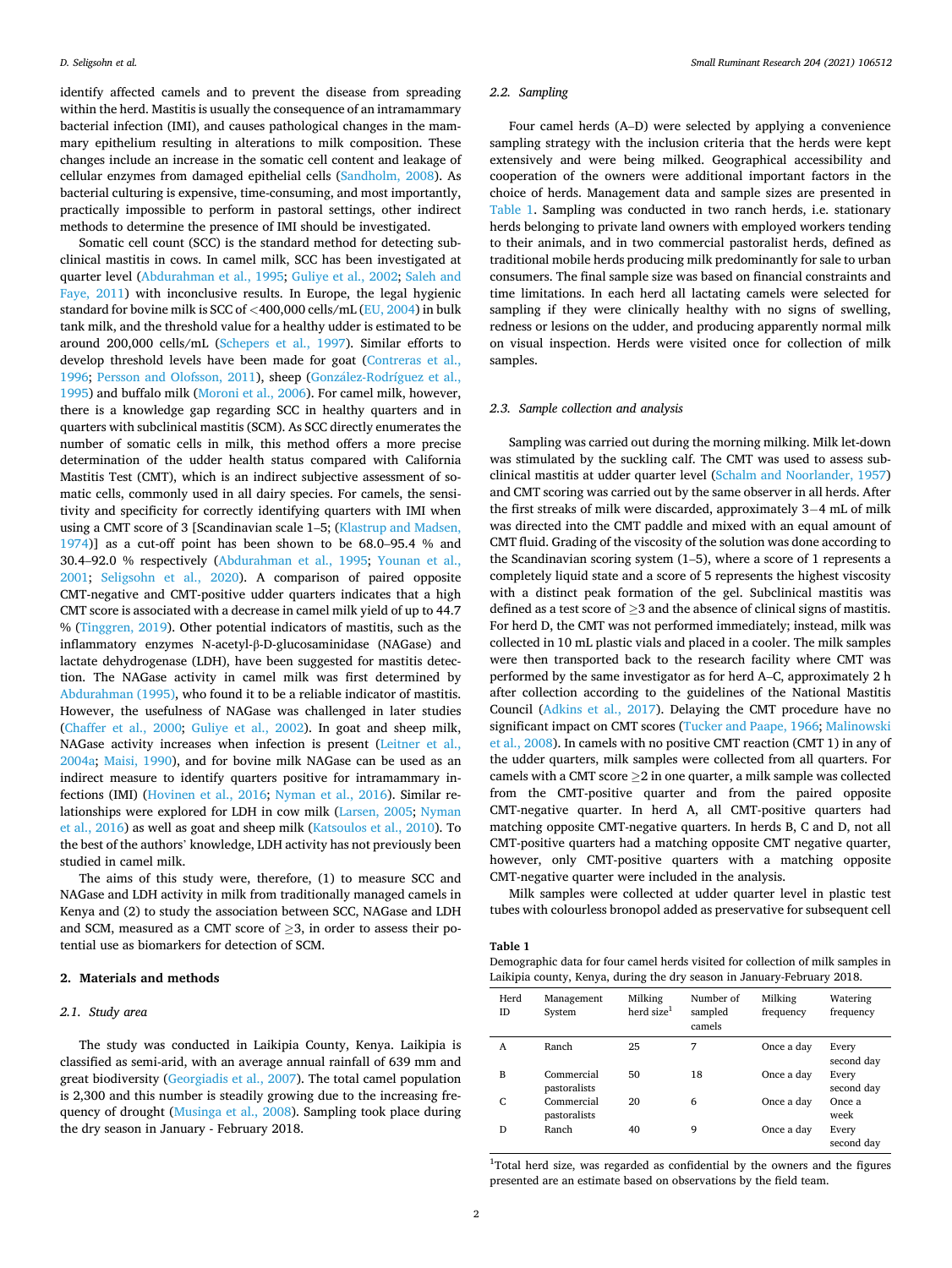counting and analysis of enzyme activity. The samples were cooled and transported to the Mpala Research Centre (Mpala Research Centre, Nanyuki, Kenya) where analyses for SCC (cells/mL) were performed on the day of sampling using a portable direct cell counter (DCC, DeLaval International AB, Tumba, Sweden; [\(Berry and Broughan, 2007; Gonzalo](#page-4-0)  [et al., 2004](#page-4-0))). After performing the SCC analysis, 28 samples were excluded from further analyses due to insufficient milk volumes. The remaining 88 milk samples were kept frozen at − 20 ◦C. At the end of the study period, the frozen samples were transported on dry ice to the Department of Animal Science at Aarhus University in Denmark. Kinetic fluorometric measurements were used to analyse enzyme activity. Analysis of NAGase activity (U/L) was performed according to [Larsen](#page-5-0)  [et al. \(2010\)](#page-5-0) and LDH activity (U/L) according to [Larsen \(2005\)](#page-5-0).

#### *2.4. Statistical analysis*

Descriptive statistics to illustrate the distribution of SCM, SCC, NAGase and LDH were performed using Stata (Release 13.1; College Station, TX, USA: StataCorp LP). Associations between SCM (yes/no; independant variable) and SCC, NAGase and LDH (dependent variables) were investigated using univariable linear mixed-effect regression analysis. Herd and camel were included as random effects, taking into account that camels within a herd are more similar than camels between herds, and that quarters within camels are more similar than quarters of different camels, using an independent covariance structure. Before analysis, continuous independent variables (SCC, NAGase and LDH) were assessed by visual examination to see if they were linearly related to the outcome, using the lowess command in Stata. SCC, NAGase and LDH were not normally distributed and were transformed using the lnskew0 command in Stata (which is applied to obtain zero skewness using the natural logarithm) to obtain normal distribution. In addition, univariable analyses of associations between the inflammatory markers (two models for each marker with the other markers as independent variables in respective analysis) were performed using a univariable linear mixed-effect regression analysis. Scatterplots and the Pearson product-moment correlation coefficient were used to assess the correlation between the inflammatory markers.

#### **3. Results**

## *3.1. Study herds*

In total, 40 camels were sampled: seven (7/25; 28 %) from herd A, 18 (18/50; 36 %) from herd B, six (6/20; 30 %) from herd C and nine (9/40; 23 %) from herd D.

Data for parity and length of lactation were recorded for all sampled camels, except for two individuals. The median and mean parity was 3.0 (IQR: 2–4) and 3.2 (SD:1.7), respectively, and the median and mean stage of lactation was 7.0 months (IQR:3–8 months) and 6.0 months (SD: 2.5 months), respectively. The majority of the camels were of pure Somali breed; but some were of the Pakistani-Somali and Turkana-Somali cross-breeds.

## *3.2. Subclinical mastitis, somatic cell count and inflammatory markers*

The number of milk samples used for analysis was limited due to difficulties in obtaining sufficient volumes of milk for all analyses to be performed. In total, 158 udder quarters were investigated using CMT. Milk samples were collected from 116 of these quarters. The remaining 42 quarters did not meet the inclusion criteria for sampling and were excluded from further analysis. The median CMT score for the 116 quarters included in the study was 1 (IQR:1-3). In total, 26 of the 40 camels (65 %) had at least one quarter with an indication of SCM (CMT  $\geq$  3) and there was at least one camel in each herd with SCM. At quarter level, 36 out of 116 (31 %) tested quarters had SCM.

## 151,000 cells/mL (IQR: 49,500–709,000 cells/mL).

The NAGase and LDH activity was analysed in 88 of the milk samples from 34 camels. The median and mean NAGase activity was 18.5 U/L (IQR:14.8–24.0 U/L) and 23.5 U/L (SD:18.6 U/L), respectively. The median and mean LDH activity was 12.0 U/L (IQR: 8.5–16.2 U/L) and 15.6 U/L (SD: 14.0 U/L), respectively. Distribution of SCC, NAGase and LDH for udder quarters that were positive/negative for subclinical mastitis are shown in [Table 2.](#page-3-0)

#### *3.3. Associations between SCM and SCC, NAGase and LDH*

The univariable linear mixed-effect regression analysis showed a significant association between SCM and lnSCC (*P <* 0.001), SCM and lnNAGase ( $P < 0.001$ ) and SCM and lnLDH ( $P < 0.001$ ), revealing increasing levels of SCC, NAGase and LDH activity in milk samples from udder quarters with SCM.

The results of the statistical analysis investigating the relationship between SCM and the inflammatory markers are presented in [Table 3](#page-3-0). The correlation coefficients for the relationship between lnSCC and lnNAGase, lnSCC and lnLDH and lnNAGase and lnLDH were 0.54; 0.66 and 0.46 respectively and are visualised using scatter plots [\(Fig. 1](#page-4-0)**a-c**).

## **4. Discussion**

This study investigated SCM and the associations between milk SCC, NAGase and LDH in clinically healthy dromedary camels.

No bacteriological analysis of the milk samples was performed in the present study due to practical constraints, but CMT was used to detect IMI ([Seligsohn et al., 2020\)](#page-5-0). The sensitivity and specificity of CMT for correctly identifying quarters with IMI in camels were previously shown to be 82 % and 92 %, respectively, when using a CMT score of 3 as a cut-off point and thus CMT results were used as an approximation of IMI status in the present study. The overall mean and median SCC at quarter level for quarters negative for SCM were found to be in accordance with previous results for camel milk. [Saleh and Faye \(2011\)](#page-5-0) determined the mean SCC in non-infected quarters to be 125,000 cells/mL and [Guliye](#page-5-0)  [et al. \(2002](#page-5-0)) found a mean SCC in infected and non-infected quarters of 414,954 cells/mL and 215,774 cells/mL respectively. [Aljumaah et al.](#page-4-0)  [\(2020\)](#page-4-0) suggested a cut-off point for healthy quarters at 472,500 cells/mL. This is comparable to established SCC values for dairy cows, where a SCC of *<*100,000 cells/mL is considered normal whereas a SCC of *>* 200,000 cells/mL is classified as pathological ([Bradley and Green,](#page-4-0)  [2005\)](#page-4-0). In contrast, lower overall levels of SCC were found compared with values reported for goat ([Persson and Olofsson, 2011](#page-5-0)) and buffalo milk ([Patil et al., 2015\)](#page-5-0). Nevertheless, there was a wide range of values for SCC, which was not normally distributed, as illustrated by the discrepancies between median and mean SCC. This is similar to the situation in other dairy species [\(Paape et al., 2007](#page-5-0)). Although we did not obtain data on the last time of watering prior to sampling, this is not likely to have influenced the SCC results. While camel milk osmolality varies in relation to water intake, milk lactose content does not; camels maintain their milk volume during the first week of water deprivation ([Bekele et al., 2011](#page-4-0)).

The NAGase activity in the present study was found to be lower than previously reported for camel milk [\(Abdurahman, 1995](#page-4-0); [Guliye et al.,](#page-5-0)  [2002\)](#page-5-0), but similar to values reported for sheep and goat milk from both healthy and infected udder halves [\(Leitner et al., 2004a,](#page-5-0) [2004b](#page-5-0)) and higher than for cow milk [\(Hovinen et al., 2016; Nyman et al., 2016](#page-5-0)). The main sources of NAGase content in cow milk are damaged mammary epithelial cells and inflammatory cells ([Kitchen et al., 1978](#page-5-0)). Camel milk contains a large proportion of anucleated cytoplasmic particles ([Abdurahman et al., 1992](#page-4-0)). [Abdurahman \(1995\)](#page-4-0) suggested that these cell fragments might contribute to the higher levels of NAGase activity seen in healthy camel milk in comparison with levels reported for bovine milk.

The measurements of LDH activity in camel milk revealed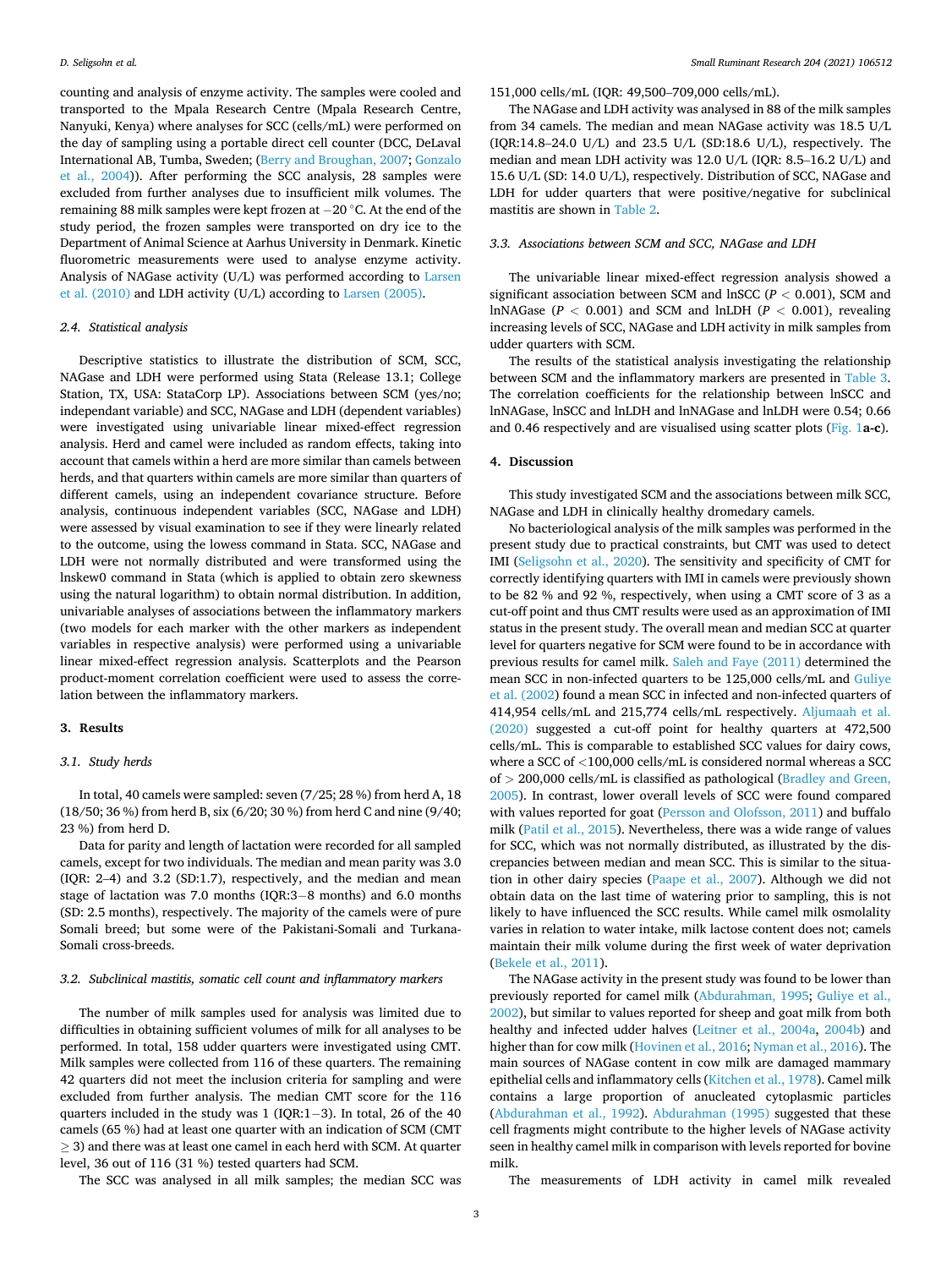#### <span id="page-3-0"></span>**Table 2**

Distribution of the median (Interquartile range (IQR)) and mean (standard deviation (SD)) values of the somatic cell count (SCC,  $n = 116$  quarters from 40 camels), Nacetyl-β-D-glucosaminidase (NAGase,  $n = 88$  quarters from 34 camels) and lactate dehydrogenase (LDH,  $n = 88$  quarters from 34 camels) for quarters positive or negative for subclinical mastitis defined as a CMT-score ≥3 and no clinical symptoms in quarter milk samples from camels in four herds in Laikipia County, Kenya, (2018).

|                      | SCC $(\times 1000 \text{ cells/mL})$ |                           |                 | NAGase (U/L) |                         |            | LDH $(U/L)$ |                         |            |
|----------------------|--------------------------------------|---------------------------|-----------------|--------------|-------------------------|------------|-------------|-------------------------|------------|
|                      | n                                    | Median<br>(IOR)           | Mean (SD)       | n            | Median<br>( IQR)        | Mean (SD)  | n           | Median<br>(IOR)         | Mean (SD)  |
| Subclinical mastitis |                                      |                           |                 |              |                         |            |             |                         |            |
| Yes                  | 36                                   | 1.035<br>$(449 - 2, 949)$ | 1,888.3 (1,801) | 23           | 21.7<br>$(17.4 - 39.2)$ | 35.1(31.3) | 23          | 21.2<br>$(13.3 - 30.4)$ | 27.6(22.0) |
| No                   | 80                                   | 99<br>$(27.5 - 186)$      | 282.7 (782)     | 65           | 17.4<br>$(14.1 - 21.9)$ | 19.4(8.2)  | 65          | 9.6<br>$(7.5 - 13.5)$   | 11.4(6.0)  |

#### **Table 3**

Univariable linear mixed-effect regression analysis of associations between SCM and somatic cell count (lnSCC,  $n = 116$  quarters from 40 camels), N-acetyl- $\beta$ -Dglucosaminidase (lnNAGase,  $n = 88$  quarters from 34 camels) and lactate dehydrogenase (lnLDH,  $n = 88$  quarters from 34 camels) in quarter milk samples from camels in four camel herds in Laikipia County, Kenya (2018).

| <b>SCM</b>                                | Negative         | Positive          |
|-------------------------------------------|------------------|-------------------|
| SCC, $\times$ 1,000 cells/mL <sup>1</sup> | 100.1            | 857.9             |
| 95 % CI (LSM)                             | $47.3 - 211.7$   | $379.6 - 1,938.7$ |
| $P$ -value <sup>3</sup>                   | Ref <sup>2</sup> | ${<}0.001$        |
| NAGase, $U/L1$                            | 8.8              | 16.8              |
| 95 % CI (LSM)                             | $6.9 - 11.2$     | $12.1 - 23.3$     |
| $P$ -value                                | Ref <sup>2</sup> | ${<}0.001$        |
| LDH, $U/L^1$                              | 5.7              | 16.5              |
| 95 % CI (LSM)                             | $4.4 - 7.2$      | $11.7 - 23.2$     |
| P-value                                   | Ref <sup>2</sup> | ${<}0.001$        |

<sup>1</sup> Representing least square means (LSM) of lnSCC, lnNAGase or lnLDH % transformed back from the natural logarithm.<br><sup>2</sup> Reference level.<br><sup>3</sup> *P*-value from the univariable mixed-effect linear regression analysis.

considerably lower levels than previously described for ovine and bubaline milk from both healthy udders and udders with SCM ([Batavani](#page-4-0)  [et al., 2003](#page-4-0); [Guha et al., 2012](#page-4-0); [Katsoulos et al., 2010\)](#page-5-0) but higher than the levels in bovine and caprine milk ([Nyman et al., 2014](#page-5-0); [Persson et al.,](#page-5-0)  [2014;](#page-5-0) [Stuhr et al., 2013\)](#page-5-0). Lactate dehydrogenase is a non-lysosymal cytoplasmic enzyme; increased levels of activity in bovine milk have been demonstrated to be the result of cellular necrosis or damage to cell membranes [\(Bogin et al., 1977](#page-4-0)). The present results showed that increased LDH activity was associated with SCM in camels which is in line with studies on goat [\(Stuhr et al., 2013](#page-5-0)) and cow milk (Babaei et al., 2007; [Chagunda et al., 2006\)](#page-4-0). In bovine milk, LDH activity is a sensitive mastitis biomarker and increased levels can be seen in early onset mastitis [\(Symons and Wright, 1974](#page-5-0)). Although the present observations were based on limited study material and should be interpreted with caution, it is believed that the usefulness of LDH as a frontline mastitis indicator and its physiological variations in dairy camels should be further explored using wider study material and in parallel with bacterial culturing, including longitudinal data, to evaluate individual differences at camel level.

Subclinical mastitis is common among dairy animals worldwide, causing economic losses due to both pre-harvest and post-harvest losses ([Kashongwe et al., 2017](#page-5-0).; [Nielsen et al., 2010\)](#page-5-0). In cows, the most common cause of SCM is an IMI commonly due to bacteria invading the udder tissue [\(Nyman et al., 2014;](#page-5-0) [Sandholm, 2008\)](#page-5-0). The relationship between SCM and IMI has also been investigated in camels [\(Seligsohn](#page-5-0)  [et al., 2020](#page-5-0)). The prevalence of SCM (31 %) in the present study, as defined as a CMT-score  $\geq$ 3 and no clinical symptoms of the udder, corresponded well with previous findings under similar conditions. In a cross-sectional study in Ethiopia, [Regassa et al. \(2013\)](#page-5-0) found a quarter prevalence of SCM of 22.3 %, using the CMT score trace as a cut-off point, and in a cross-sectional study of pastoralist camels in Kenya, the

quarter prevalence was 26 %, using CMT 3 as a cut-off value [\(Seligsohn](#page-5-0)  [et al., 2020\)](#page-5-0).

In the present study, an association was found between SCC and NAGase activity and a similar relationship was identified between SCC and LDH activity, as well as between NAGase and LDH activity. When evaluating the diagnostic test performance of a variety of inflammatory markers for the detection of IMI-positive quarters in dairy cows, [Nyman](#page-5-0)  [et al. \(2016\)](#page-5-0) found that SCC was more reliable than both NAGase and LDH. [Obara and Komatsu \(1984\)](#page-5-0) found NAGase activity to be a better indicator of the severity of inflammation in cow milk than a reliable predictor of SCC.

As the sample population was limited to 40 camels distributed across four herds, the results should not be interpreted as being representative for any larger camel population. Nonetheless, the results contribute to a more comprehensive evidence-based understanding of SCM in camels. To evaluate the practical use of these inflammatory markers and determine a cut-off point for healthy and unhealthy udders in dairy camels, bacterial culturing should be carried out in parallel with measurements of inflammatory markers in milk. Subclinical mastitis has been shown to reduce milk yield and result in milk post-harvest losses in pastoralist camel herds [\(Kashongwe et al., 2017\)](#page-5-0), with negative implications for household income. The vulnerable economic situation of most pastoralist camel dairy herds further emphasises the urgent need to maximise the gain and avoid losses in milk production. Early detection of the frequent subclinical mastitis cases observed in this and other studies in the area could initiate swifter action, which would reduce disease progression and transmission and result in improved herd udder health. Given that SCC offers a more precise determination of udder health status than CMT and can be undertaken with an easy-to-use portable device, this inflammatory marker could be of considerable benefit in improving camel udder health.

#### **5. Conclusions**

The results of this study indicate that SCC, NAGase and LDH are significant inflammatory markers in camel milk similar to those of other dairy species. Specifically, SCC and LDH showed a strong association with SCM and could be valuable as biomarkers. In a setting with poor economic resources and limited access to laboratory analyses, CMT remains a reliable and affordable camel-side tool for monitoring SCM. However, as CMT is subjective and indirect, SCC is a more precise way of determining the udder health status of individual camels as well as of the herd. The findings of SCM-positive camels in all the examined herds underlines the importance of herd monitoring. Regular scanning of camel herds to identify affected individuals is a cornerstone for improving herd udder health.

## *Funding*

The study was funded by the Swedish Research Council [grant number VR2015\_03583] and Bertebos Stiftelse. The funding sources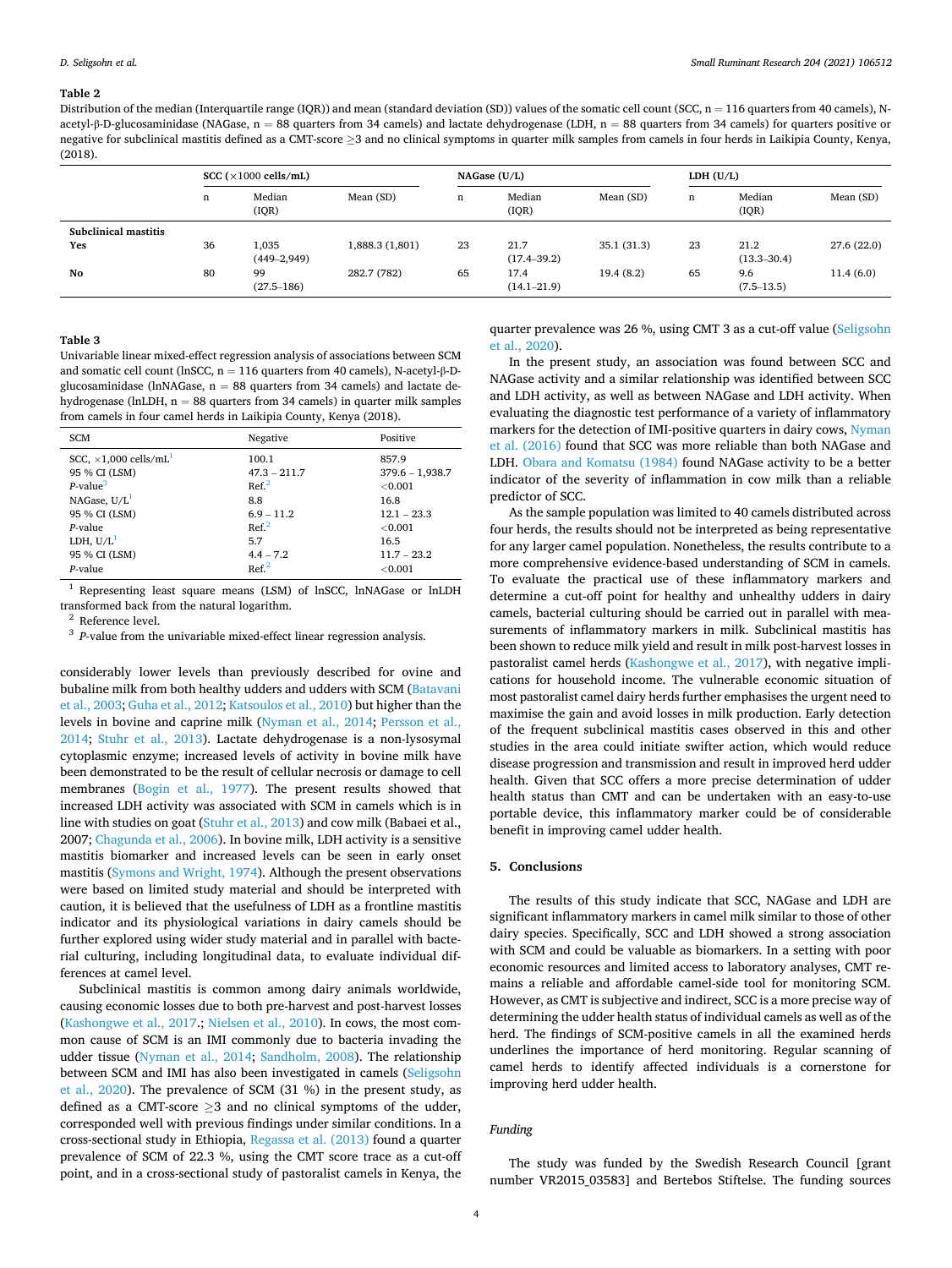<span id="page-4-0"></span>

**Fig. 1. a-c**. Scatterplots visualising the relationship between the inflammatory markers (logarithmically transformed using the natural logarithm) somatic cell count (lnSCC, n = 116 quarters from 40 camels), N-acetyl-β-D-glucosaminidase (lnNAGase,  $n = 88$  quarters from 34 camels) and lactate dehydrogenase (lnLDH,  $n = 88$  quarters from 34 camels) measured in quarter milk from camels in four herds in Laikipia County, Kenya (2018).

were not involved in the study design; in the collection, analysis and interpretation of data; in the writing of the report; or in the decision to submit the article for publication

## **Ethical statement**

This study was approved by the National Commission for Science, Technology and Innovation, Nairobi, Kenya (Permit number: NACOSTI/ P/19/84,995/13,088). Camel owners included in the study gave their oral permission to participate.

## **Declaration of Competing Interest**

The authors declare no competing interests.

## **Acknowledgements**

The authors extend their gratitude to MSc Sofie Tinggren for her efforts in collecting the data and Bertebos Stiftelse for its financial support. We also thank the Mpala Research Centre for providing essential assistance in organising the practical parts of the study. Many thanks to all the camel owners and herders who agreed to participate in this study. We thank DeLaval and Olle Selander for their help with the D<sub>CC</sub>

#### **References**

- Abdurahman, O.A.Sh., 1995. Milk N-acetyl-B-D-glucosaminidase and serum albumin as indicators of subclinical mastitis in the camel. J. Vet. Med. Ser. A 42, 643–647. <https://doi.org/10.1111/j.1439-0442.1995.tb00418.x>.
- Abdurahman, O.Sh., Cooray, R., Bornstein, S., 1992. The ultrastructure of cells and cell fragments in mammary secretions of *Camelus bactrianus*. J. Vet. Med. Ser. A 39, 648–655. <https://doi.org/10.1111/j.1439-0442.1992.tb00230.x>.
- Abdurahman, O.A., Agab, H., Abbas, B., Aström, G., 1995. Relations between udder [infection and somatic cells in camel \(](http://refhub.elsevier.com/S0921-4488(21)00189-9/sbref0015)*Camelus dromedarius*) milk. Acta Vet. Scand. 36, 423–[431](http://refhub.elsevier.com/S0921-4488(21)00189-9/sbref0015).
- [Adkins, P.R.F., Middleton, J.R., Fox, L.K., Pighetti, G., Petersson-Wolfe, C., National](http://refhub.elsevier.com/S0921-4488(21)00189-9/sbref0020) [Mastitis Council \(U.S.\), 2017. Laboratory Handbook on Bovine Mastitis.](http://refhub.elsevier.com/S0921-4488(21)00189-9/sbref0020)
- Aljumaah, R.S., Almutairi, F., Ayadi, M., Alshaikh, M.A., Al-Haidary, A.A., Samara, E.M., Aljumaah, R.S., Almutairi, F., Ayadi, M., Alshaikh, M.A., Al-Haidary, A.A., Samara, E.M., 2020. Practicability of somatic cell count and electrical conductivity as subclinical mastitis diagnostic tests in camels (*Camelus dromedarius*. Sci. Agric. 77 https://doi.org/10.1590/1678-992x-2018-037
- Batavani, R.A., Mortaz, E., Falahian, K., Dawoodi, M.A., 2003. Study on frequency, etiology and some enzymatic activities of subclinical ovine mastitis in Urmia. Iran. Small Rumin. Res. 50, 45-50. https://doi.org/10.1016/S0921-4488(03)00122-
- Bekele, T., Lundeheim, N., Dahlborn, K., 2011. Milk production and feeding behavior in the camel (*Camelus dromedarius*) during 4 watering regimens. J. Dairy Sci. 94, 1310–1317. [https://doi.org/10.3168/jds.2010-3654.](https://doi.org/10.3168/jds.2010-3654)
- Berry, E., Broughan, J., 2007. Use of the DeLaval cell counter (DCC) on goats' milk. J. Dairy Res. 74, 345–348. <https://doi.org/10.1017/S0022029907002592>.
- Bogin, E., Ziv, G., Avidar, J., Rivetz, B., Gordin, S., Saran, A., 1977. Distribution of lactate dehydrogenase isoenzymes in normal and inflamed bovine udders and milk. Res. Vet. Sci. 22, 198–200. [https://doi.org/10.1016/S0034-5288\(18\)33286-7](https://doi.org/10.1016/S0034-5288(18)33286-7).
- Bradley, A., Green, M., 2005. Use and interpretation of somatic cell count data in dairy cows. In Pract. 27, 310–315.<https://doi.org/10.1136/inpract.27.6.310>.
- [Chaffer, M., Leitner, G., Glickman, A., Van Creveld, C., Winkler, M., Saran, A., Yagil, R.,](http://refhub.elsevier.com/S0921-4488(21)00189-9/sbref0055)  [2000. Determination of udder health in camels \(](http://refhub.elsevier.com/S0921-4488(21)00189-9/sbref0055)*Camelus dromedarius*). J. Camel [Pract. Res. 7, 171](http://refhub.elsevier.com/S0921-4488(21)00189-9/sbref0055)–174.
- Chagunda, M.G., Larsen, T., Bjerring, M., Ingvartsen, K.L., 2006. L-lactate dehydrogenase and N-acetyl-β-D-glucosaminidase activities in bovine milk as indicators of nonspecific mastitis. J. Dairy Res. 73, 431–440. [https://doi.org/10.1017/](https://doi.org/10.1017/S0022029906001956) 0220299060019
- Contreras, A., Sierra, D., Corrales, J.C., Sanchez, A., Marco, J., 1996. Physiological threshold of somatic cell count and California mastitis Test for diagnosis of caprine subclinical mastitis. Small Rumin. Res. 21, 259–264. [https://doi.org/10.1016/0921-](https://doi.org/10.1016/0921-4488(95)00827-6)  [4488\(95\)00827-6](https://doi.org/10.1016/0921-4488(95)00827-6).
- [EU, 2004. Commission Directive 2004/853/EG. Of 29 April 2004 Repealing certain](http://refhub.elsevier.com/S0921-4488(21)00189-9/sbref0070) [directives concerning food hygiene and health conditions for the production and](http://refhub.elsevier.com/S0921-4488(21)00189-9/sbref0070)  [placing on the marker of certain products of animal origin intended for human](http://refhub.elsevier.com/S0921-4488(21)00189-9/sbref0070) [consumption and amending council directives 89/662/EEC and 92/118/EEC and](http://refhub.elsevier.com/S0921-4488(21)00189-9/sbref0070) [council decision 95/408/EC. Off. J. European Comm. L139, 55](http://refhub.elsevier.com/S0921-4488(21)00189-9/sbref0070).
- FAOSTAT 2020. URL <http://www.fao.org/faostat/en/#data/>QA (accessed 30.06.20). Faye, B., Konuspayeva, G., 2012. The sustainability challenge to the dairy sector – the growing importance of non-cattle milk production worldwide. Int. Dairy J., IDF International Symposium on Sheep, Goat and other non-Cow Milk 24, 50–56. <https://doi.org/10.1016/j.idairyj.2011.12.011>.
- Georgiadis, N.J., Olwero, J.G.N., Ojwang', G., Romañach, S.S., 2007. Savanna herbivore dynamics in a livestock-dominated landscape: I. Dependence on land use, rainfall, density, and time. Biol. Conserv. 137, 461–472. [https://doi.org/10.1016/j.](https://doi.org/10.1016/j.biocon.2007.03.005) [biocon.2007.03.005](https://doi.org/10.1016/j.biocon.2007.03.005).
- González-Rodríguez, [M.C., Gonzalo, C., San Primitivo, F., C](http://refhub.elsevier.com/S0921-4488(21)00189-9/sbref0090)ármenes, P., 1995. [Relationship between somatic cell count and intramammary infection of the half](http://refhub.elsevier.com/S0921-4488(21)00189-9/sbref0090) [udder in dairy ewes. J. Dairy Sci. 78, 2753](http://refhub.elsevier.com/S0921-4488(21)00189-9/sbref0090)–2759.
- Gonzalo, C., Boixo, J.C., Carriedo, J.A., San Primitivo, F., 2004. Evaluation of rapid somatic cell counters under different analytical conditions in ovine milk. J. Dairy Sci. 87, 3623–3628. [https://doi.org/10.3168/jds.S0022-0302\(04\)73500-6.](https://doi.org/10.3168/jds.S0022-0302(04)73500-6)
- Guha, A., Gera, S., Sharma, A., 2012. Evaluation of milk trace elements, lactate dehydrogenase, alkaline phosphatase and aspartate aminotransferase activity of subclinical mastitis as and indicator of subclinical mastitis in Riverine buffalo (*Bubalus bubalis*). Asian-australas. J. Anim. Sci. 25, 353–360. [https://doi.org/](https://doi.org/10.5713/ajas.2011.11426) [10.5713/ajas.2011.11426.](https://doi.org/10.5713/ajas.2011.11426)